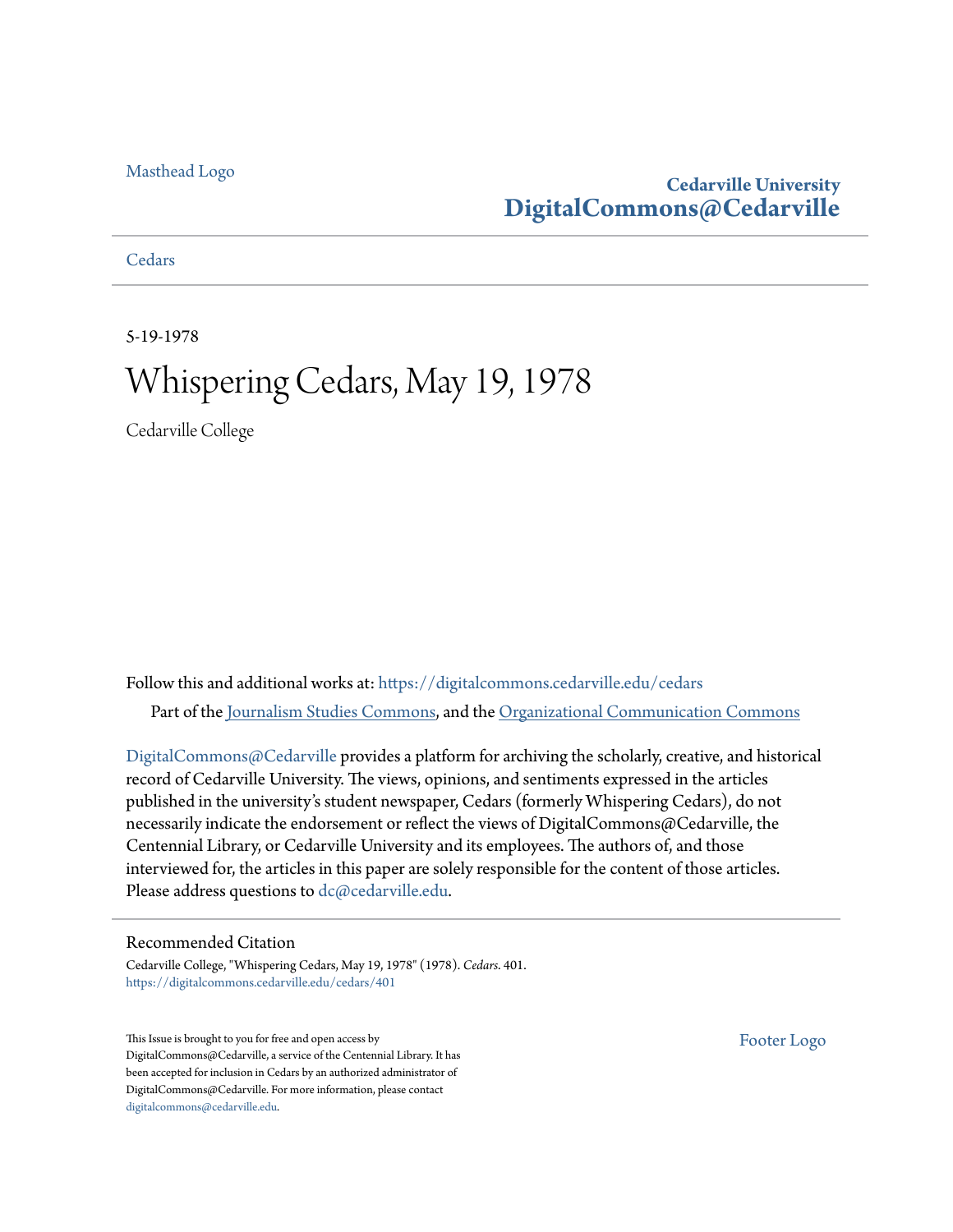*/* 

## *Faculty* Women *Establish Fund*

This year the Ruby Jeremiah Scholarship is being established in honor of Mrs. James T. Jeremiah. Cedarville faculty women are providing a \$1000 scholarship to a married woman or widow attending Cedarville College with the goal of obtaining a degree.

One of the most important factors in choosing the recipient will be her in-VOiVement in Christian service. The wife or widow must demonstrate that she is maturing as a Christian.

Recipients will be chosen from all women that apply for the scholarship. Miss Pat Bates, dean of women and Mr. David Gidley, director of financial aid, will give the faculty wives a list of the possible candidates. The faculty wives will then read the student applications and select the recipient.

According to Mrs. Pat Dixon, assistant professor of English, certain criteria will be used in determining who should be given the scholarship. The woman must be taking a minimum of twelve hours of classes. In addition to this, she must be proving her academic excellence. As of now the specific grade point average has not· been set.

If any women qualify for this scholarship they should see Mr. Gidley and fill out an application.



Staff and trustee wives also have expressed an interest in giving money to this scholarship fund. The committee is welcoming all gifts towards the \$1000. In the future the scholarship may be raised to \$1500 or \$2000.

A committee of approximately twelve faculty women will announce the name of the recipient close to the beginning of Fall Quarter. The final decision will have been reached by the end of fall registration.

Mrs. Jeremiah has always been interested in student wives and their education. In the past she has conducted Bible studies for them. Mrs. Jeremiah commented that she appreciates this honor and "is grateful for the kindness of the faculty wives."

Vol. 46, No. 24

Cedarville, Ohio May 19, 1978

# licy Set For Music Groups

overlooked to the extent that small ensemble groups were representing the college in public without actually being sponsored by the school, Matson explained.

As a result of an "over proliferation in vocal group offerings, not enough push for instrumental groups and an overload in private voice lessons for Dr. Ellington," there has been the initiation of a policy for forming musical gospel teams, according to David Matson, chairman of the Music Department.

> students will be auditioned by faculty from the Department of Music, and spiritual qualifications for all teams will be screened by a Christian Service Committee.

One aspect in this policy led to <sup>a</sup> "domino theory" chain of events, commented Matson. By Mr. Matson giving up direction of "Concert Choir," a position he has held for the last 13 years of its 25 in existence, he would be able to give time to private studio lessons. Instead of hiring a replacement for Choir conductor, both Concert Choir and Choralaires (led by Dr. Lyle Anderson of the Music Department) would be dissolved and a new vocal group formed. The Concert Chorale, of approximately 50 members, will be under the direction of Dr. Anderson.

In reference to individual ensembles (trios, quartets; mixed groups), the policy· might be "more traumatic than the Chorale thing," related Mr. Matson. In the past these small ensembles had four criteria to adhere to: 1) they had to be auditioned by the Music Department; 2) there was <sup>a</sup>screening by a Christian Service Committee concerning spiritual growth, 3) they were assigned a musical and booked through the Development Office.

During recent years these criteria were



# SBP Sets . New

Record!

## This past Monday and Tuesday, Student Body Project broke the previous world's

hopscotching record of 39 hours by throwing stones and hopping for 39 hours and 52 minutes. Senate members Ron Wetzel (sitting in the background) and Rick Jones (hopping) accomplished the feat with only one five minute break every hour, and are rumored to be "just a little bushed" after the experience!

Mr. David Matson, chairman of the music department comments on the new policy concerning travelling groups.

The new policy concerning all vocal and Swordbearer groups (excluding the Concert Chorale) will be to audition them at the same time. For musical ability,

Selected students will be assigned to different teams while consideration will be given to the individual's preference, musical ability and team compatibility.

## **Rescue Squad Provides Emergency Aid**

#### By Jane Tedeschi

Cedarville College students have available to them a unique and vital service. The Alpha Chi Rescue Squad offers 24 hour medical assistance to the student body as well as faculty and staff.

The Rescue Squad assumes two major roles. One deals with the college health service and the other with the American Red Cross. Working with the health service, the squad handles coverage of all intercollegiate athletic events and provides emergency attention and ambulance service to those within the college who are in need.

In addition to the college health service, the squad works in the Tri-County area as a disaster team in conjunction with the American Red Cross. This duty is a first for both the squad and the college. The Cedarville College Disaster Team was the first college-based team commissioned by the Red Cross. Their duties involve helping in disasters, such as floods and tornadoes, offering followup assistance to victims of single-family fires, and feeding firemen and victims at major fires. Qualifications for the squad include Standard First Aid training. All members attend weekly required first aid sessions.

Anyone holding these credentials and desiring membership in this volunteer service are voted on after review of

| In This Issue                 |
|-------------------------------|
| Education Jobs  page 2        |
| Letters to the Editor  page 2 |
| Peanuts  page 3               |
| Tennis Men Win Big  page 4    |

their application.

Presently, the squad, which resides in West Hall, consists of Dave Francis, Guy Felmlee, Steve Terlouw, Mark Mc-Fadden, Carleton Birch, Gus Chamberlain, Mark Leach, and Ron Burkhart.



Each year Cedarville College admin-



isters the Graduate Record Examination Advanced Test to graduating seniors in every major except Bible and speech. The purpose of the test is to demonstrate from the resulting scores that our students are at no academic disadvantage because they graduated from Cedarville College. This year the test was given in February and the results have been distributed to the faculty.

The highlight of this year's results were the scores in the Math Advanced Test where the average score was at the eighty-third percentile. Most of the other scores were slightly above or below the fiftieth percentile. The second highest ranking score was in the music department which fell in the seventy-first pertile.

Since Cedarville students tend to be in the middle ranges of ability, Dr. Clifford Johnson, Academic Dean, indicated "overall satisfaction" with the test scores. This year's scores will be included in the self-study material which will be prepared for the 1980 Accreditation Review Exam.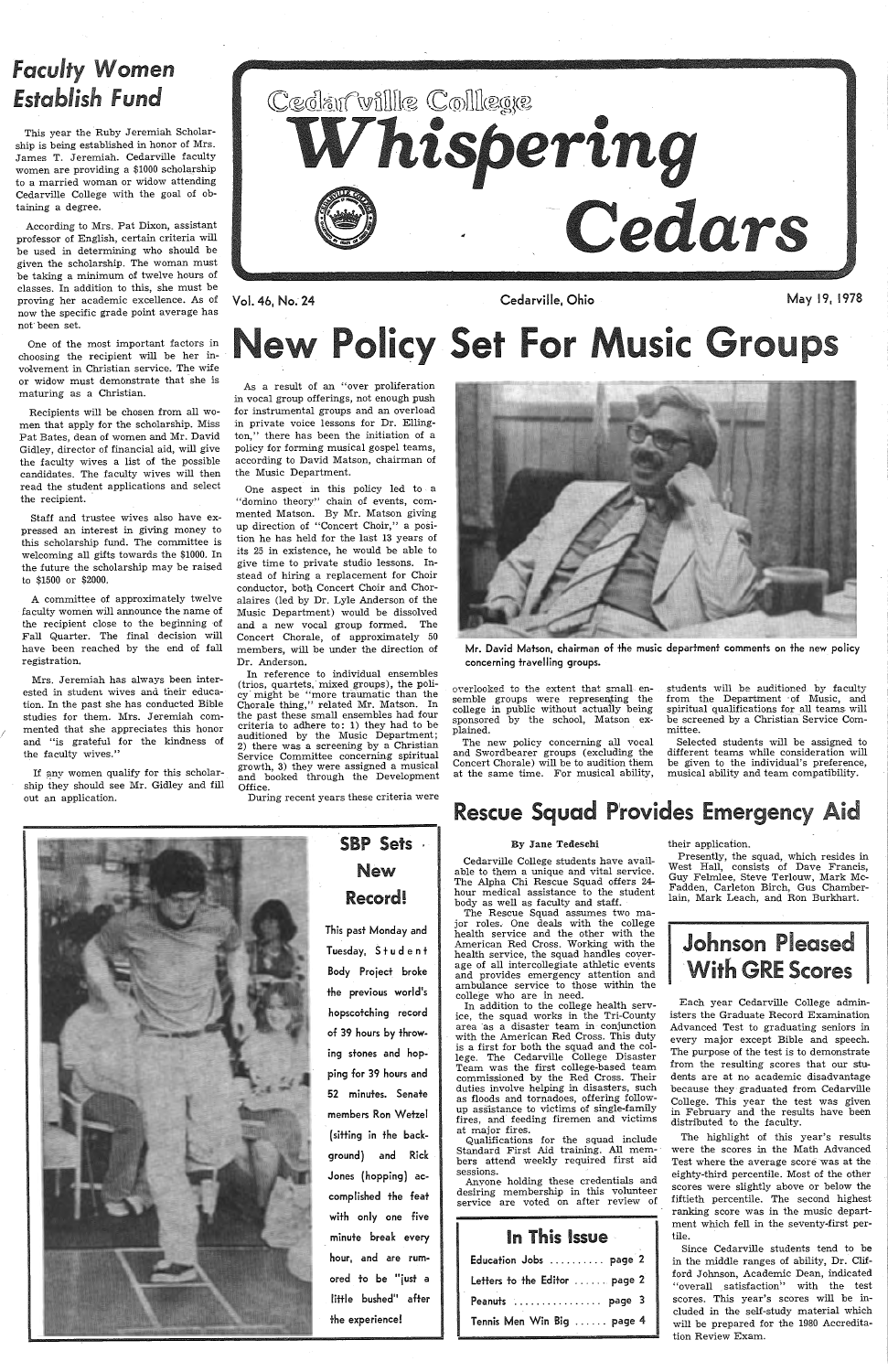## *Editorially Speaking* .....

## On Learning and "Re-Learning"

During the course of an education, it becomes necessary for a serious student to develop the ability to think analytically — that is, to ponder those things which one has heard or been taught and see if they cohere with wh the Scripture, and it alone.

The problem is, a sizable number of students never begin to think in this way, instead just believing everything that they hear from any so-called "authority." This would not be a problem except for the fact that some of

our so-called authorities are wrong.<br>In the course of my three years here, I have learned many new things, but I have had to unlearn many things as well. It has become increasingly clear that some of the "truths" that I have been taught in the past (including things I heard in the pulpit) were in error, and needed correction.

as we understand the Scriptures will we begin to see where some of our notions and beliefs may fall short of the Divine standard of truth. As we integration of Scripture into knowledge). Only those willing to do this will ever be able to "know" rightly.

 $-CM$ 

Unfortunately, a not-so rare display of Cedarville courtesy was displayed<br>during last week's Junior-Senior Banquet. Contemporary gospel singer<br>Johnny Hall provided a challenging, soul-searching evening of song and<br>testimon ears.

Admittedly, the type of most of his songs did not coincide with the "normal" Cedarville diet (whatever that is), but Johnny's evident vocal talent and sincere concern for the audience was greeted with a cold shoulder.<br>Most people were either too busy talking, sleeping or analyzing each phrase<br>of each song for its theological content to enjoy the evening. Only song, every one stood for the closing prayer. After that, a situation that war-<br>ranted applause (not merely to be polite, but because he was very good) the crowd stretched, put on their coats, and rather awkwardly stood in their places until Johnny made a joking statement about leaving to relieve the

waiting audience. It apparently relieved his awkward feeling, also.<br>It may sound ridiculous, but I would propose that when every freshman<br>enters this institution he be given a mini-course in proper courtesy and<br>behavior, d Cedarville will have a student body capable of responding without embarrassment, in any situation.

The process of "re-learning" is a very difficult one, which may well cause a great deal of pain at times. It is hard to accept the fact that for years you may have been making a mistake about something. Yet without this process, real learning will be stifled as we try to build on unknown error.

## *Education* . . .. ou're a Teacher!

## Is Courtesy Long Gone?

The fields explored in this article are those commonly associated with teaching. Although teaching is the main thrust tion departments, there are other opportunities available, though not widely diversified.

programs in elementary education, pre-<br>school kindergarten, comprehensive ma-<br>jors in music and physical education,<br>and 16 other secondary teaching fields. There is a major emphasis on Christian education within the department, as 90 percent of our graduates go into teaching in Christian schools. In fact, Dr. Dwayne Frank, professor of educa tion at Cedarville, said, "Our Depart-

## IN YOUR OPINION

ment is committed to the philosophy of Christian education.'' The number of Christian schools is growing; therefore, the need for teachers in these schools is growing. Administrative positions are opening also.

An open letter to the Junior Class,<br>Last Friday night was a very well done banquet, all the way around. It showed a lot of hard work, and this was<br>well rewarded by an enjoyable evening for all. As usual the Junior-Senior banquet is planned by the juniors for the<br>seniors, and it is a time to bring back memories, relax, and enjoy your status as a senior. Having been a junior last into a banquet of this caliber. So each and every junior who had a part in plan- ning this banquet is to be congratulated on a job well done, as everything was at its best from the food to the enter-<br>tainment. I hope that next year you will be rewarded in that next year's jun-<br>iors will work just as hard as you did<br>this year in making the J.S. a real success ..

Dear Editor,<br>Student Senate is now officially over and many are wondering exactly what has been done. It is time the students were given an unbiased look at what was accomplished. There were a total of 25 meetings. The first two meetings that he might inform Senate as to parliamentary procedure. Dean Rickard also<br>gave some comments on the goals of Senate. A couple of meetings were can-<br>celled due to a lack of a quorum and illness during the flu epidemic.

The first items I would like to deal with are those in which Senate looked into. By this I mean that Senate found out the rationale behind certain procedures and also sought to make revisions<br>within these areas. No change might have occured but Senate did go as far as their authority would allow them.<br>Senate submitted a physical fitness sem-Senate submitted approximated approximated approximated cz, suggested revi-<br>sions for the student handbook; looked<br>into the brunch situation, considered matching new students, bib overall rationale, how to get refunds for lost money in washers and dryers, opening Wed- nesday night dinner earlier, feasibility of the bookstore running a continuous used book service, getting more chairs in the Science Center Lounge, matter of snow<br>shovels for dorms, change machines for dorms, playing music in the cafeteria during meals, putting in gravel sidewalks for New Dorms, rationale for jogging, an

#### By Ron Phillips

#### Part VII of a Series

The Department of Education offers

### The Whispering Cedars Staff

<sup>A</sup>resolution was drawn up to send to the maintenance department commend ing them for an excellent job of snow removal, and Senate had a pizza party<br>(approx. \$39.00).

Christian schools are often accused of (Continued on p. 3)

## Chaplain's Corner ... . . . . . . Ohio Newspaper **Chaplain's Correst Correst** ...

#### Thanks to the Juniors

Dear Editor,

| Editor  Craig Miller           |  |
|--------------------------------|--|
| Copy Editor  Suzan Zink        |  |
| Layout Editor  Claire Phillips |  |
| Business Manager  Dan Green    |  |
| Advisor  Mr. Ron Grosh         |  |
| Photographer  Amy Ross         |  |
| Corres. Sec'y  Wendy Patterson |  |
| Typist  W. Patterson           |  |

So on behalf of the seniors I would like to say thank-you to all of the juniors who worked so hard to make our last J.S. a big success!

Marty Shaw

Senior Class President

#### Cedar Park

Dear Editor,

best suit our needs. Many miles are trav- elled (often at night) over reservation land. Your gift will enable us to get<br>emergency help if needed much quicker, easier, and safer. Please express our deep appreciation to all who so gra-<br>ciously gave.

''Let him who is taught *in* the word share with him that teacheth in all good things." (Galatians 6:6)

The article on Cedar Park last week may have left readers with the impression that Cedarville College is reluctant<br>to enroll married students, especially since married students are some of the<br>finest academic participants, the opposite would be true. Mr. Grisham was<br>attempting to make the point on a busy day, that Cedarville College wants to and, through the remodeling of Cedar Park, does provide an off-campus, more "normal" residential setting for those students who have been away from the college environment for a time.

Stacy Towle

#### Senate Pros

adult education program, as well as ard Seminar over New Student Week for the upperclassmen.

Now I would like to list the various<br>things Senate has done this year, that students have probably been benefitting<br>from without realizing their source. Senate is in charge of the concession stand at soccer games, New Student Talent<br>Night, Homecoming activities, Hunger Day, Student Body Project Booksale,<br>Student Missionary Project, Workathon, the Social-Cultural Committee's activity, Student Senate Chapel, pop and candy machines, and approving fund-raising activities.

Items that Senate has done are as follows: changed elections to the end of winter quarter, developed a student di-<br>rectory, repaired slippery steps in the Administration Building, curtains put in<br>bathrooms in Carr and Bethel, refrigerators, contributed to scholarships, sent<br>money to Toccoa Falls, sent gifts as exmoney to Toccoa Falls, server ideas for Women's Fellowship project, guaranteed phones for next fall. There will be <sup>a</sup> presentation by the maintenance depart-<br>ment to new students during New Student Week, and Mr. St. Clair was contacted in regard to ineffective dryers, Co-ed lounge for New Dorms (next fall) were considered.

Senate is matching the amount Advisory Twelve will contribute toward the purchase of a 12-passenger van for the Christian service department (approx. \$1,500.00). \$50.00 was given to assist covering the cost of broadcasting the Bethel game over WCDR. Student Body<br>Loan & Grant was \$728.40. Ear Week (approx. \$400.00). A proposal was drawn office of the President and Vice President and submitted, \$100.00 plus expenses were allotted to bring Victor Matthews.

Senate purchased baseball tickets (\$98.00). Two proposals are being written to allow men to wear beards and to extend hair length to over the ears. Senate allotted funds for a second <sup>p</sup>izza party. A new flag was obtained for Administration building.

Senate raised price of pop, set up <sup>a</sup>committee to help with organization of intramurals. Proposals were also drawn

(Continued on page 3)



#### excellence in typography

*Notional Newspaper Association Contests:* 

1975, 1973, 1972, 1970, 1969, 1965, 1963, 1962, 1959, 1958

#### Contributors:

C. Lofgren, K. Karsian, J, Tedeschi, R. Phillips, S. Towle, T. Galbreath, D. Green, F. Greetham, B. Hull.

Whispering Cedars is published weekly by the students of Cedarville College. The opinions expressed herein are those of the writers and do not necessarily reflect the attitudes or opinions of the faculty or administration.

*Page2* 

#### By Rich Young

Scripture stresses frequently the importance of giving testimonies. I would like to share briefly a testimony concerning the Student Body Missionary Project with you.

#### Mr. Young,

We were thrilled to hear of the kindness of the Cedarville Student Body in providing us with <sup>a</sup>generous gift of needed radio equipment. We are check ing into various types to see which will In His Service, Connie Endicott

(Missionary among Hopi Indians)

1975, 1973, 1972, 1970, 1969, 1968, 1967, 1966, 1965, 1964, 1963, 1962, 1961, 1959, 1958, 1956, 1955, 1954, 1953

**YELLOW** SPRINGS **NEWS**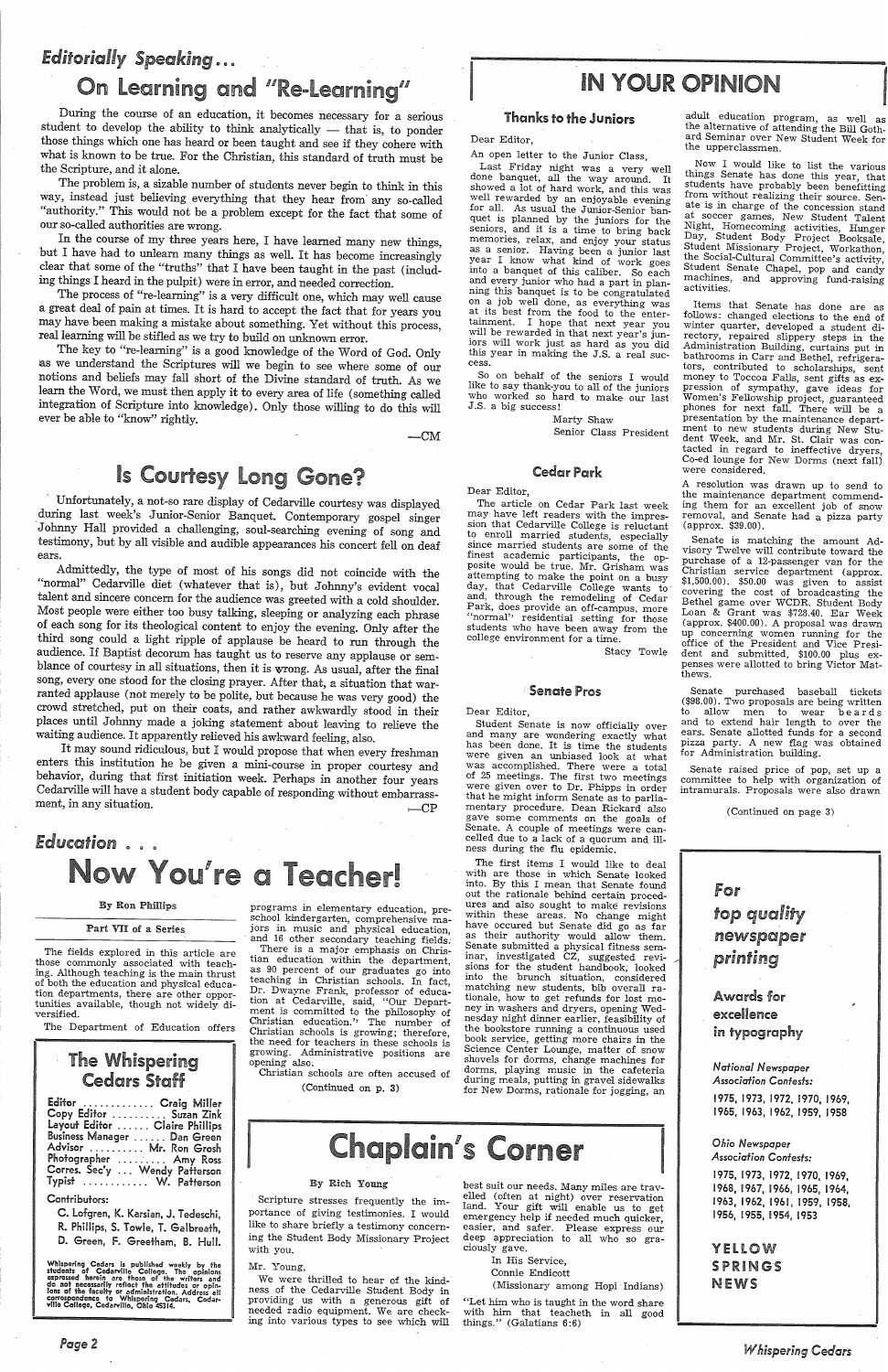## (Continued from page 2)

offering less than adequate and competi~ tive salaries. The salaries, too, however, are growing· along with all other phases of Christian education. Most starting salaries are now around the \$8,000 and \$9,000 level.

**Careers in Education...** 

Some careers demand a teaching certificate. Students heading into the fields of counseling, library science, and, in many cases, nursing, are required to be certified teachers.

Missions is another opportunity. There is a program at Cedarville that allows students to do their student teaching on the mission field. A husband and wife team is a particularly valuable asset on the mission field in a mission school.



Salad department ladies perform the frequent kitchen duty of peeling potatoes for potato salad.

## Three Food Service Ladies Keep Salad Lovers Supplied

How often do you find yourself glibly walking through the cafeteria line without ever wondering who made the salad? Well if that's a prominent question that's recently been nagging at you, you'll be happy to discover that three women, Barb Behrand, Martha Long, and Mary Ellis, make up the . salad department.

There are also particular areas of demand. Science and math teachers are greatly needed, especially in Christian schools, while shortages occur in the fields of foreign language, business, and English, as well. Men are particularly needed in elementary music education. Women with coaching abilities are in demand. Special education is a growing field that is in need of a supply of teachers.

An average day for them includes making the jello, fixing the fruit, cutting up cucumbers, carrots, and peppers as well as putting an average of 48 heads of lettuce a day through the lettuce shredder.

As monotonous as this may sound, all three spend time making variations of salads such as the three-bean salad, or whipped topping jello. When asked what salad goes the fastest they all agreed that the red and orange jello with bananas was the most popular. The least favorite is lime or lemon.

#### By Stacy Towle

chapel.  $$936.00$  was allotted to Scholarship. Senate had an ice cream party (left over ice cream given to students), approx. \$930.00 was given for buses to basketball games, \$45.00 was given for vans to Dayton Mall (Encouragement Week). Also \$100.00 was allotted to Timalathians. Candy man's salary was increased and officers' salary was increased \$10.00. This list is not a conclusive list.

They are responsible for providing the lunch and dinner menus with such appetizers as jello, tossed salad, potato and macaroni salad, sliced carrots, and cucumbers, to name a few.

of what these three ladies do, but time spent together during lunch and breaks lends a friendly atmosphere to the food service "behind the scenes."

All three women enjoy their positions and have years as housewives behind them to provide them with the knowledge and experience needed to spend from 8 a.m. to 4 p.m. everyday preparing salads for 1200 students.

of planning, also offered through Wright State, is a program in foreign languages.

Making salads is the largest aspect

Letters . . .

(Continued from page 2) up to allow women to wear slacks during the winter and to give students Mondays off after vacations for traveling. \$75.00 was given to John Canine to speak in

There are things I have left out both big and small. But I feel that this will give the reader an accurate view of Senate. Thank you for your support.

Cherie Depew Maddox North Dorm Rep.



Graduate work is a common procedure for most education majors, and 75 per cent of them do, in fact, go on in their schooling. It is also a good idea to have a broad training field, with training in at least two fields.

Two new programs are in the works for our education department. One new program being planned is a special education program to be offered in conjunction with Wright State University. Another program in the preliminary stages



·---·--

Along with the comprehensive physical educaton major, the health and physical education department offers minors in <sup>p</sup>hysical education with both secondary and elementary teaching fields. A physical education major is often required to do a little more searching before a job can be secured.

Teaching is the major opportunity for a physical education major. Again, the opportunities are growing in the Christian schools. There may be openings for women in both the teaching and coaching areas because the growth of women's sports has created a great need for more women coaches.

 There are several other opportunities. These include recreational work, both industrial and public, health spa work, and sporting goods and equipment sales. Coaching is another opening, and is often used as a stepping stone into an administrative capacity. The Christian emphasis offered here also provides inroads into camp work or church youth work.

Another unique opportunity is rehabil- . itative type work. Physical education and recreation can be used as corrective work in the penal system. Physical education majors can also get involved in physical therapy or occupational therapy.

Students may advance to as high <sup>a</sup> level of education as· desired. Higher education may lead to jobs in research in physiology or other health-related fields. This is especially pertinent with the current interest in exercise and the cardiovascular system.